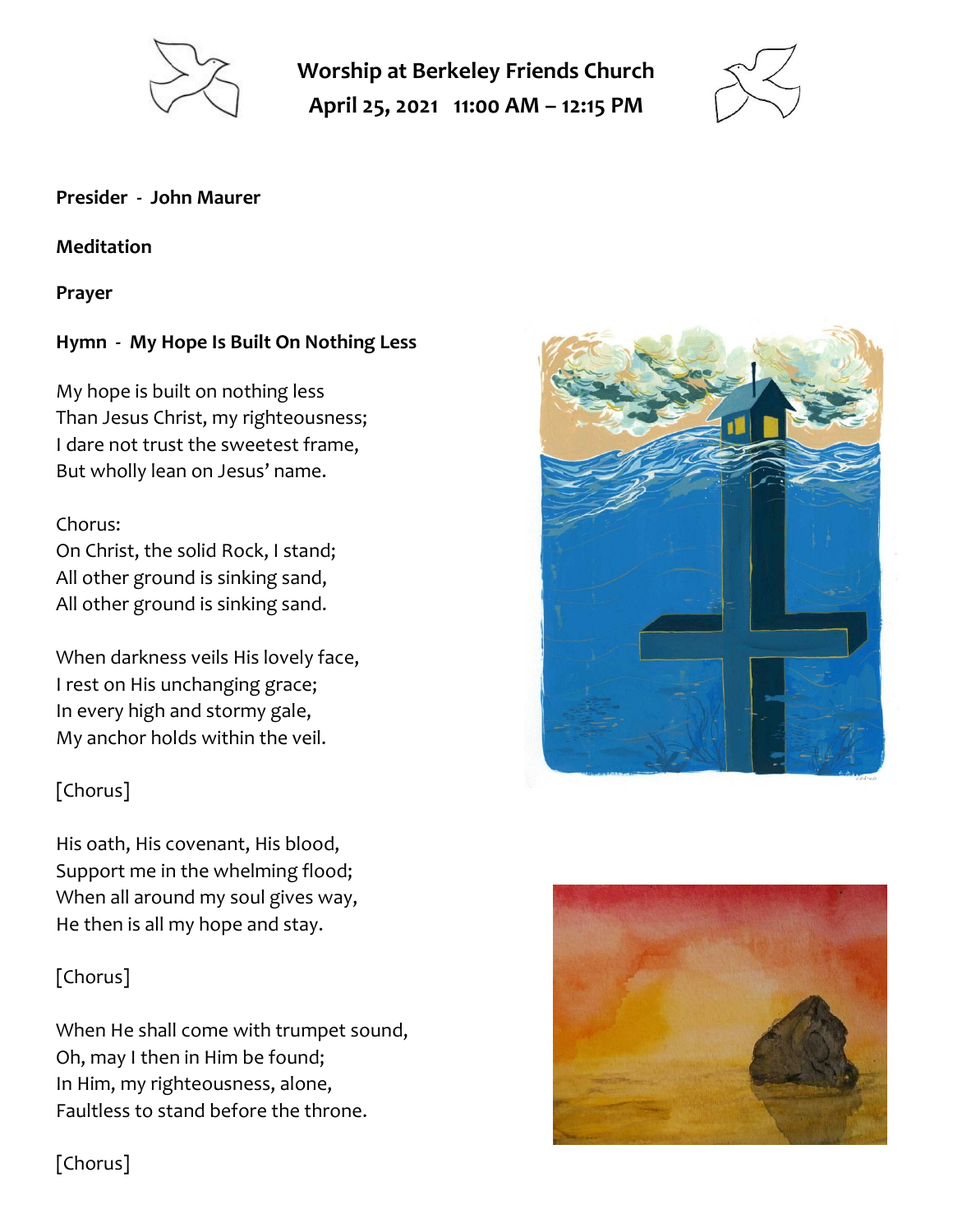## **Praises & Petitions**

**Scripture - John 10:11-18**

## **Message - "The Good Shepherd" - Micah Bales**

## **Open Worship**

*Christ is ministering to us in the silence. Nothing needs to be said, unless there is a clear leading to speak. After a period of centering down, if you feel a leading to speak, please be obedient to it: Speak clearly, loudly, and succinctly. Allow time for a message to settle before another message is offered.*

## **Hymn - The Lord Is My Shepherd**

The Lord's my Shepherd, I'll not want; He makes me down to lie In pastures green; He leadeth me The quiet waters by.

My soul He doth restore again, And me to walk doth make Within the paths of righteousness, E'en for His own name's sake.

Yea, though I walk in death's dark vale, Yet will I fear no ill; For Thou art with me, and Thy rod And staff me comfort still.

My table Thou hast furnished In presence of my foes; My head Thou dost with oil anoint, And my cup overflows.

Goodness and mercy all my life Shall surely follow me, And in God's house forevermore My dwelling-place shall be.



## **Welcome – Announcements- Offering**

*God is the Great Giver and has given much to us. The contributions you make are vital to the life of the meeting. Please consider offerings through mail (mark envelope - Attn: Asst. Treasurer) or the Donate Now button on the church's website.*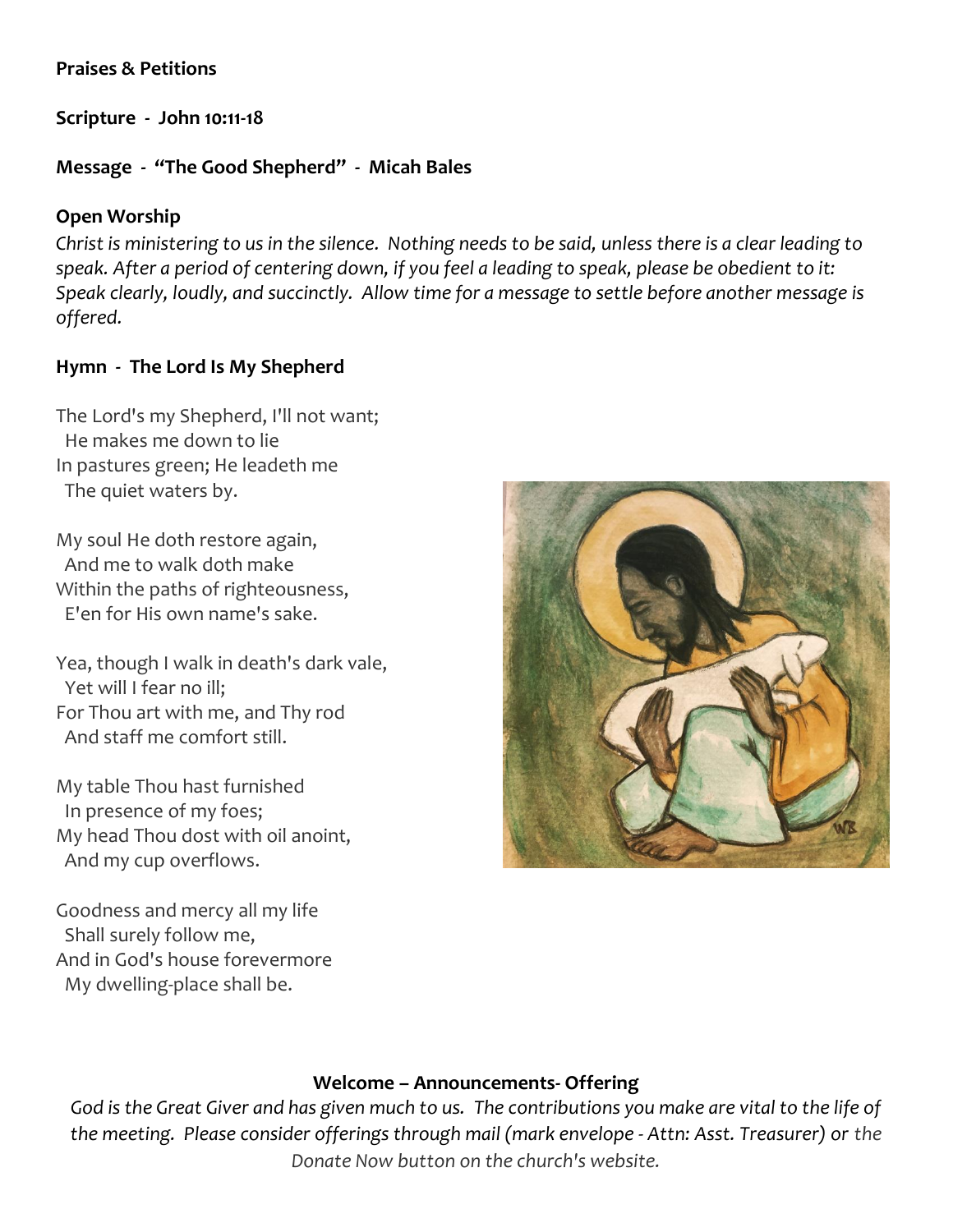#### **Welcome**

We are a welcoming and inclusive congregation. We trust that your heart may be warmed by the Lord's Presence as we worship together. If you have prayer needs or spiritual concerns, please call or email the pastors, Micah Bales and Faith Kelley, or any member of Ministry and Council.

#### **Church Announcements**

**Bible Study** starts 7:30 PM on Tuesdays via Zoom. We are discussing David Johnson's book, "Jesus, Christ and Servant of God: Meditations on the Gospel According to John." You do not need to have read or have a copy of the book available as we read a discussion and then discuss.

**Memorial service for Joe Bell** will be held at the meeting house on **Sat., April 24 at 10AM.** Please remember to wear masks, keep social distance and stay home if you or anyone in your household is sick. It would be helpful if you are planning on coming, to let me know so that we can set up the Fellowship Hall for the right number of people. But please come whether you've RSVP'd or not.

#### **2021 Berkeley Crop Hunger Walk:**

**The 2021 Berkeley Crop Hunger Walk will be a seven day virtual walk. The kick-off will be on Sunday May 2nd and the walk will last until Saturday, May 8th.** All funds raised will go to Church World Service (or partner organization if you wish), Berkeley Food Pantry, Youth Spirit Artworks, and Dorothy Day House of Berkeley. **Please join the virtual walk or donate to a walker by visiting** [CROP Hunger Walk -](https://events.crophungerwalk.org/2021/team/berkeley-quakers) Berkeley [Quakers](https://events.crophungerwalk.org/2021/team/berkeley-quakers) . Please also follow us on Facebook: [CROP Hunger Walk -](https://www.facebook.com/CROP-Hunger-Walk-Berkeley-California-724937120919942) [Berkeley](https://www.instagram.com/berkeleycropwalk/?hl=en) CA and Instagram: Berkeley [CROP Walk](https://www.instagram.com/berkeleycropwalk/?hl=en)

**Citizens Climate Lobby is, once again, hosting the Wild and Scenic Film Festival.** This year's online program features films about frontline communities fighting for environmental justice and restoration and will be held on **Earth Day, April 22, at 7 PM.** One of the films being show is "In the Land of My Ancestors". In addition, attendees will receive a bonus session of on-demand access to "Wildlife at the Edge" featuring the full-length, award-winning film, "Entangled", as well as several other films about endangered wildlife, from pangolins to snow leopards. You can see information on all twenty of the films for the festival go to [tinyurl.com/wsffca21.](http://tinyurl.com/wsffca21) \$5/discount code: CCLALA. **All of the films will be available for streaming from April 23- April 27.**

**Register to join FCNL's April Quaker Changemaker event: ["How Quakers are Working for Climate](https://act.fcnl.org/go/111060?t=16&utm_campaign=event&utm_source=ak&utm_medium=email&utm_term=16660.153664.6U3Huz&akid=16660%2E153664%2E6U3Huz)  [Justice" on Wednesday, April 28 at 6:30 p.m. EDT.](https://act.fcnl.org/go/111060?t=16&utm_campaign=event&utm_source=ak&utm_medium=email&utm_term=16660.153664.6U3Huz&akid=16660%2E153664%2E6U3Huz)** Our speakers include Beverly G. Ward, the Southeastern Yearly Meeting field secretary for earthcare, and Lina Blount, an organizer, trainer, and nonviolent action strategist who has been working on environmental justice campaigns in the Philadelphia area for over a decade. In discussion with FCNL's lead environmental lobbyist, Clarence Edwards, these Friends will talk about their experiences, goals, and concerns in pursuing "an earth restored."

**Happy Hour Hangout on Friday April 30 at 8:00 PM**. Come, chat and catch up with folks from BFC. No agenda. Just a time to talk and socialize on Zoom.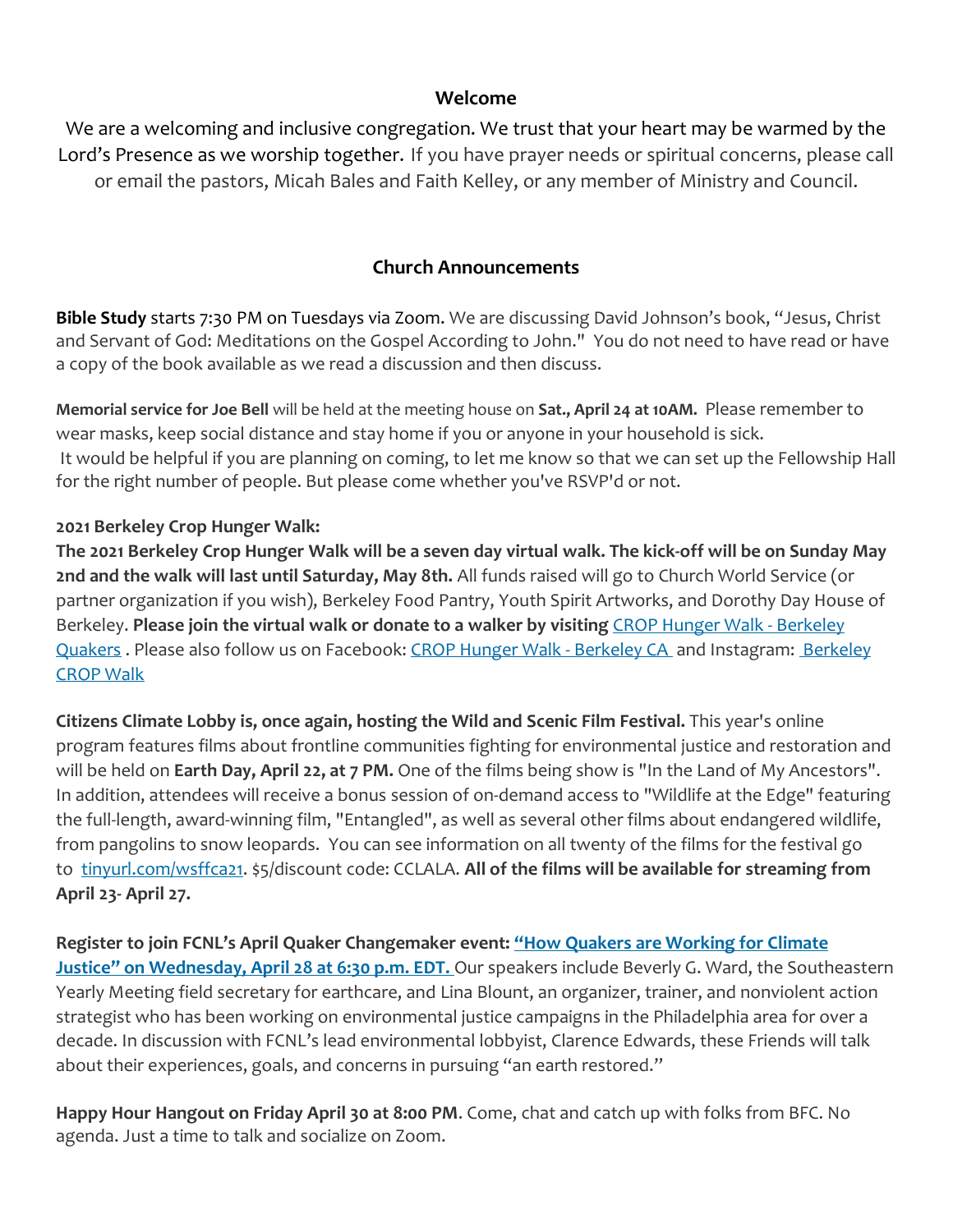**The Future of Worship: Hybrid, Online, & In Person- A conversation among Western Quaker Meetings on May 7th to 9th, 2021.** Quaker Center & Western Friend are inviting representatives from western Quaker meetings and other Friends for an online gathering to explore 'ways that are opening' for Quakers to worship together as and after pandemic restrictions are lifted. [Registration here.](https://www.futureofworship.org/)

**Virtual Singalong Concert**- You are invited to take part in a virtual singalong concert as a benefit for [Project](https://scymf.us15.list-manage.com/track/click?u=b3919ba778f46050fb765c146&id=b863fc3b05&e=445a862d65)  [Voice,](https://scymf.us15.list-manage.com/track/click?u=b3919ba778f46050fb765c146&id=b863fc3b05&e=445a862d65) an immigration justice program of the American Friends Service Committee. **Repairing the Breach: Songs for the Journey Saturday, May 15 - 7:00 pm** Pacific Time. Info & tickets at: [riseupandsing.org/events/repairing-breach-northwest](https://scymf.us15.list-manage.com/track/click?u=b3919ba778f46050fb765c146&id=aac01691a6&e=445a862d65)

Registration for **Friends United Meeting's annual Stoking the Fire Retreat: Hope and Light** is open. The retreat will be **May 21–23, 2021** and held on zoom. A [schedule and registration](https://www.friendsunitedmeeting.org/connect/stoking-the-fire) can be found on the FUM website.

Keep up with BFC throughout the week. Join the announcement listserv by emailing Faith at [pastor@berkeleyfriendschurch.org](mailto:pastor@berkeleyfriendschurch.org) and follow us on Facebook.

# **Praises and Petitions of Berkeley Friends Church April 25, 2021**

- We **thank you for your loving care.** We are sheep of your pasture, you know us by name.
- We pray for **loved ones** in our circles of care: All those diagnosed with, suffering from, or recovering from serious illnesses including **Liz's classmate Allie, Joe Williams, Dianna's friend Sebastian, Robbie Williams, Marilyn's friend Bruce, Faith's cousin Vicki, Veneita Porter, Donna Bales, Jayne's relative Quincy** and **Stanley Chagala Ngesa.**
- We ask for God's presence with **Friends not able to be with us: Charles Blue** and **Janice Wells.**
- We pray for all **those who are sick with Covid**. May they get the care they need. May their symptoms be mild and pass quickly. Protect all those whose work makes them risk infectiondoctors, nurses and other medical personnel, bus drivers, grocery store workers and daycare workers. Help everyone who wants to get vaccinated quickly. May those of us waiting our turn be patient. Help us all to continue to do our part to slow the spread of the virus.
- We pray for **Donna Bales** as she continues her cancer treatment. As she and her doctors balance complex medical needs, help them to make decisions about her care. Give her a sense of peace and direction as she seeks out the best way forward.
- We thank you for the beginning of **accountability in the murder of George Floyd**. May it be of some comfort to his family. May we as a country repent of the racism and violence that keeps us from living as you call us to. Stop the brutality against those of us who are African American. Show us a better way forward.
- We ask for **your direction as we begin to plan for returning to worship in person** and try to balance the space needs of the worshiping community, the food pantry and the preschool. Guide us through this transition. May we trust you, trust the process and trust each other. Give us love and patience for each other.